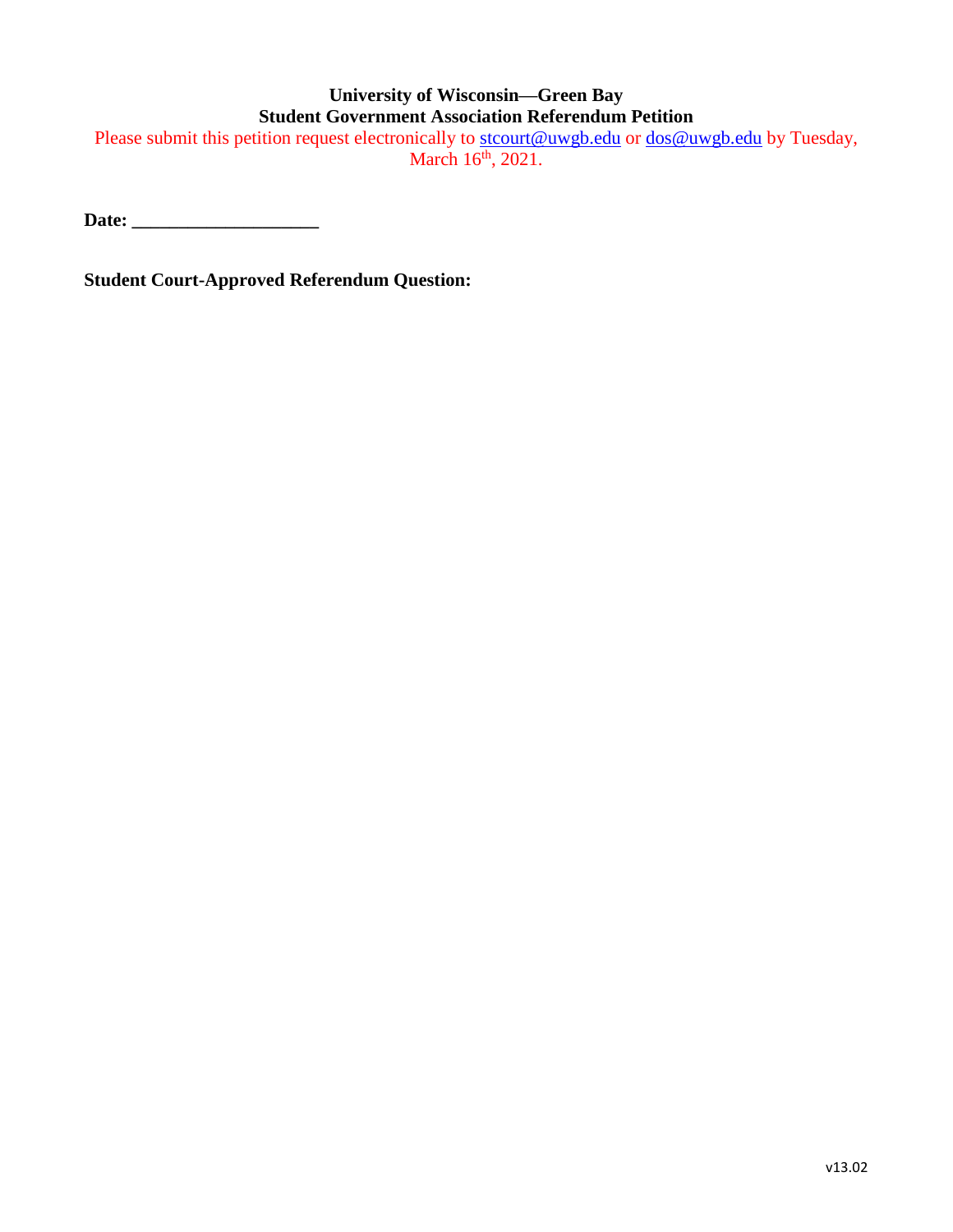## **Referendum Signatures**

A complete Referendum Petition must include the signatures of 100 UW-Green Bay students. Any student can sign your form but each student can only sign your form once. A student signature is not an endorsement of a position on the referendum question, rather an endorsement that a referendum should be conducted. This form must be submitted, along with the Student Court approved Referendum Question, to stcourt@uwgb.edu or dos@uwgb.edu by Tuesday, March 16<sup>th</sup>, 2021.

| $1.$ $\overline{\phantom{a}}$                                                                                                                                                                                                                                                                                                                                      | 25.                                                                                                                       |
|--------------------------------------------------------------------------------------------------------------------------------------------------------------------------------------------------------------------------------------------------------------------------------------------------------------------------------------------------------------------|---------------------------------------------------------------------------------------------------------------------------|
| 2. $\overline{\phantom{a}}$                                                                                                                                                                                                                                                                                                                                        | 26.                                                                                                                       |
|                                                                                                                                                                                                                                                                                                                                                                    |                                                                                                                           |
| $4.$ $\overline{\phantom{a}}$                                                                                                                                                                                                                                                                                                                                      | 28.                                                                                                                       |
|                                                                                                                                                                                                                                                                                                                                                                    |                                                                                                                           |
| $6.$ $\overline{\phantom{a}}$                                                                                                                                                                                                                                                                                                                                      | 30.                                                                                                                       |
| 7.                                                                                                                                                                                                                                                                                                                                                                 | $\frac{31}{200}$                                                                                                          |
| 8.                                                                                                                                                                                                                                                                                                                                                                 |                                                                                                                           |
| 9.                                                                                                                                                                                                                                                                                                                                                                 | 33.                                                                                                                       |
| 10.                                                                                                                                                                                                                                                                                                                                                                | $\frac{34}{200}$                                                                                                          |
| $11.$ $\frac{1}{\sqrt{2}}$ $\frac{1}{\sqrt{2}}$ $\frac{1}{\sqrt{2}}$ $\frac{1}{\sqrt{2}}$ $\frac{1}{\sqrt{2}}$ $\frac{1}{\sqrt{2}}$ $\frac{1}{\sqrt{2}}$ $\frac{1}{\sqrt{2}}$ $\frac{1}{\sqrt{2}}$ $\frac{1}{\sqrt{2}}$ $\frac{1}{\sqrt{2}}$ $\frac{1}{\sqrt{2}}$ $\frac{1}{\sqrt{2}}$ $\frac{1}{\sqrt{2}}$ $\frac{1}{\sqrt{2}}$ $\frac{1}{\sqrt{2}}$ $\frac{1}{\$ | $\frac{35}{256}$                                                                                                          |
|                                                                                                                                                                                                                                                                                                                                                                    | $\frac{36.}{200}$                                                                                                         |
|                                                                                                                                                                                                                                                                                                                                                                    | $\begin{array}{c} 37. \begin{array}{c} \begin{array}{c} \begin{array}{c} \end{array} \end{array} \end{array} \end{array}$ |
|                                                                                                                                                                                                                                                                                                                                                                    |                                                                                                                           |
|                                                                                                                                                                                                                                                                                                                                                                    | $\frac{39}{200}$                                                                                                          |
|                                                                                                                                                                                                                                                                                                                                                                    | 40.                                                                                                                       |
|                                                                                                                                                                                                                                                                                                                                                                    |                                                                                                                           |
|                                                                                                                                                                                                                                                                                                                                                                    | 42.                                                                                                                       |
| 19.                                                                                                                                                                                                                                                                                                                                                                | 43.                                                                                                                       |
| 20.                                                                                                                                                                                                                                                                                                                                                                | 44.                                                                                                                       |
|                                                                                                                                                                                                                                                                                                                                                                    |                                                                                                                           |
|                                                                                                                                                                                                                                                                                                                                                                    |                                                                                                                           |
|                                                                                                                                                                                                                                                                                                                                                                    |                                                                                                                           |
| 24.                                                                                                                                                                                                                                                                                                                                                                | $\begin{array}{c} 48. \end{array}$                                                                                        |